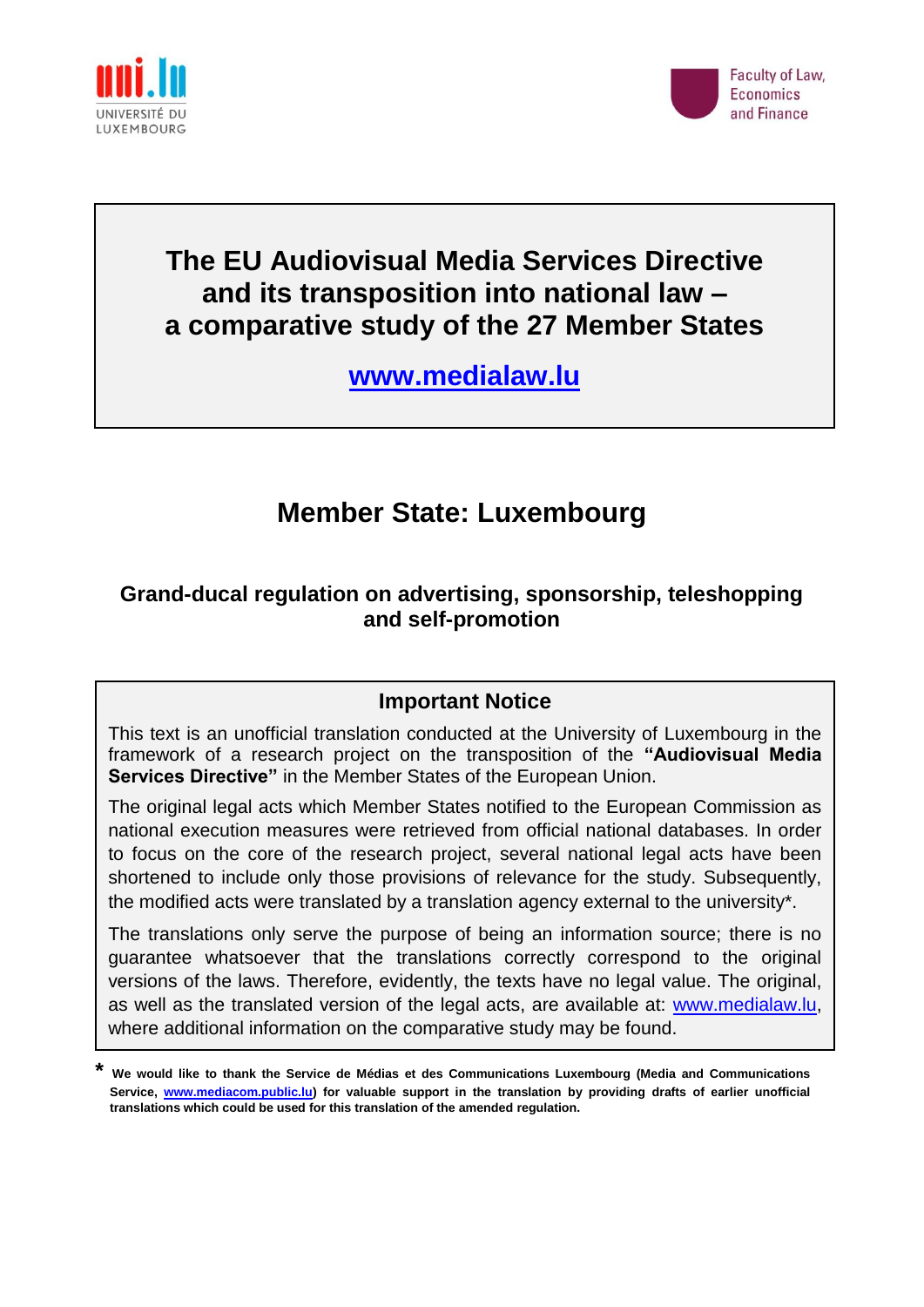# **Member State: Luxembourg**

# **Grand-ducal Regulation dated 17 December 2010 fixing the rules applying in matters of "commercial communications in audiovisual media services" 1**

Originally:

Grand-ducal regulation of 5 April 2001 fixing the rules applying in matters of advertising, sponsorship, teleshopping and self-promotion in television programmes

Official Journal: Mémorial A-42 of 17 April 2001, pp.936

## Amended by:

- Grand-ducal regulation of 24 June 2008, Mémorial A- 91 of 02 July 2008, pp.1243
- Grand-ducal regulation of 17 December 2010, Mémorial A-241 of 24 December 2010, pp.4039

## **Codified Text**

I, Henri, Grand Duke of Luxembourg, Duke of Nassau,

Having regard to the amended Law dated 27 July 1991 on Electronic Media, $^2$ 

Having regard to Directive 2010/13/EU of the European Parliament and the Council of 10 March 2010 on the coordination of certain provisions laid down by law, regulation or administrative action in Member States concerning the provision of audiovisual media services (Audiovisual Media Services Directive), codified version of Directive 2007/65/EC of the European Parliament and the Council of 11 December 2007 amending Directive 97/36/EC of the European Parliament and of the Council of 30 June 1997 amending Council Directive 89/552/EEC on the coordination of certain provisions laid down by law, regulation or administrative action in Member States concerning the pursuit of television broadcasting activities,

In view of the opinions of the *Chambre de Commerce* (hereinafter Chamber of Commerce) and the *Chambre des Métiers* (hereinafter Chamber of Trade),

Having heard my *Conseil d'Etat* (hereinafter Council of State),

Upon the report of my Prime Minister, Minister of State, and further to deliberation of the government sitting in committee,

 1 As amended by grand-ducal regulation of 2010.

 $2$  Mémorial A - 47 of 30 July 1991, p. 972 as further amended.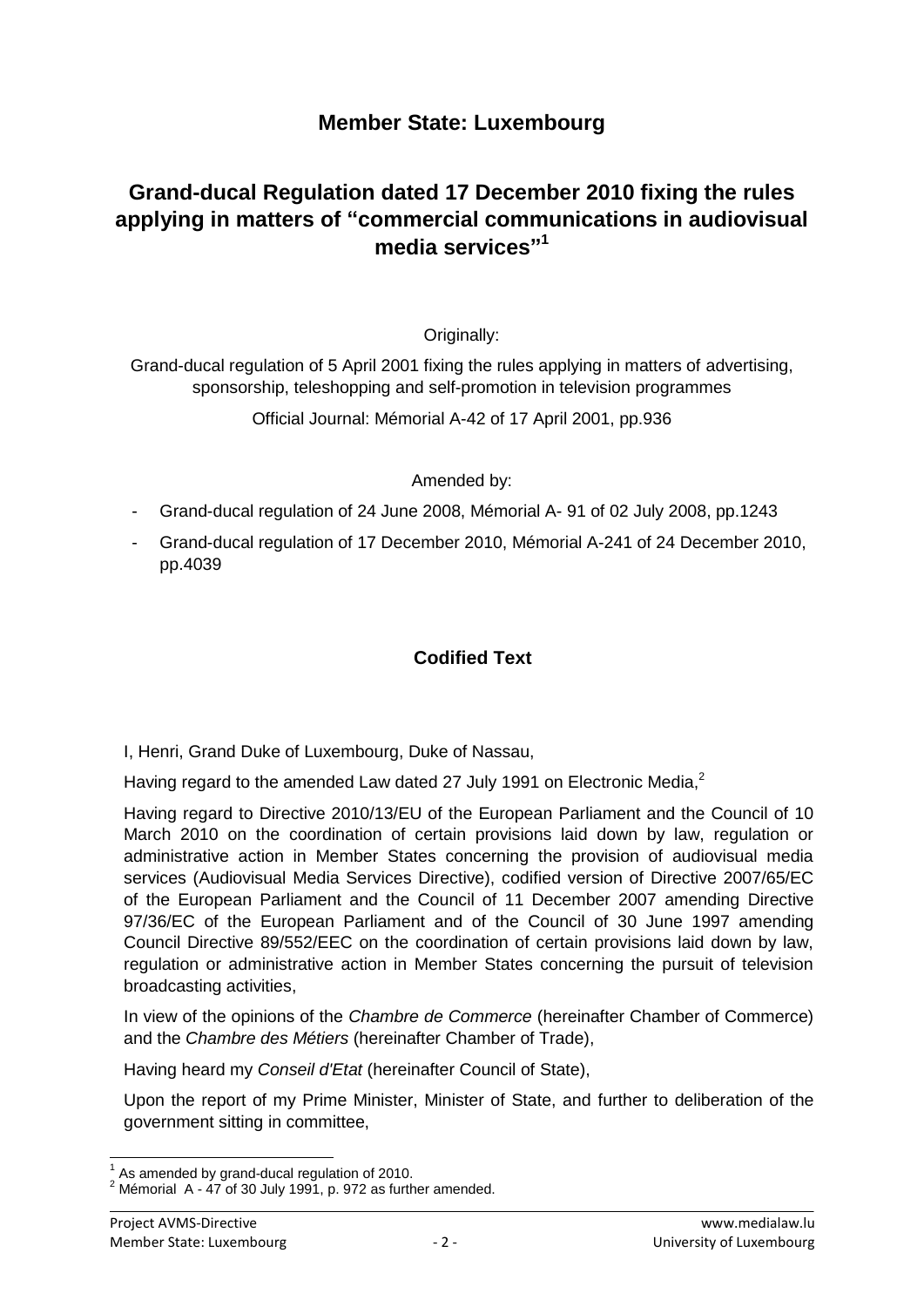#### Order as follows:

#### *(Grand-ducal regulation of 2010)*

#### **Article 1 - Scope of application**

"The provisions of the present grand-ducal regulation apply to audiovisual media services referred to in Article 26 of the law as amended of 27 July 1991 on Electronic Media."

*(Grand-ducal regulation of 2008 and 2010)*

#### **Article 2 – Insertion of television advertising and teleshopping "in television services" 3**

"(1) Where television advertising or teleshopping is inserted during programmes, it shall be done in such a way that the integrity and value of the programmes, taking into account natural breaks in the programme and the duration and nature thereof, and the rights of the rights holders are not prejudiced.

(2) The transmission of audiovisual films made for television (excluding series, serials and documentaries), cinematographic works and news programmes may be interrupted once for each period of at least 30 minutes. The transmission of children's programmes may be interrupted by advertising and/or teleshopping once for each scheduled period of at least 30 minutes, provided that the scheduled duration of the programme is greater than 30 minutes. No television advertising or teleshopping shall be inserted during religious services."

**Article 3** *(repealed by grand-ducal regulation of 2010)*

### **Article 4 – Advertising and "teleshopping" 4 for certain products "in television services" 5**

#### (1) (*repealed by grand-ducal regulation of 2010)*

"(1)<sup>"6</sup> Teleshopping for medicinal products which are subject to a marketing authorization within the meaning of Directive "2001/83/EC of the European Parliament and the Council of 6 November 2001 on the Community code relating to medicinal products for human use is prohibited." 7

"(2)<sup>"8</sup> Television advertising and teleshopping for alcoholic beverages shall comply with the following criteria:

-

<sup>3</sup> As amended by grand-ducal regulation of 2010.

<sup>4</sup> As amended by grand-ducal regulation of 2010.

<sup>5</sup> As amended by grand-ducal regulation of 2010.

<sup>6</sup> New numbering introduced by grand-ducal regulation of 2010, previous paragraph 1 was deleted.

 $^7$  As amended by grand-ducal regulation of 2010.

<sup>&</sup>lt;sup>8</sup> New numbering introduced by grand-ducal regulation of 2010, previous paragraph 1 was deleted.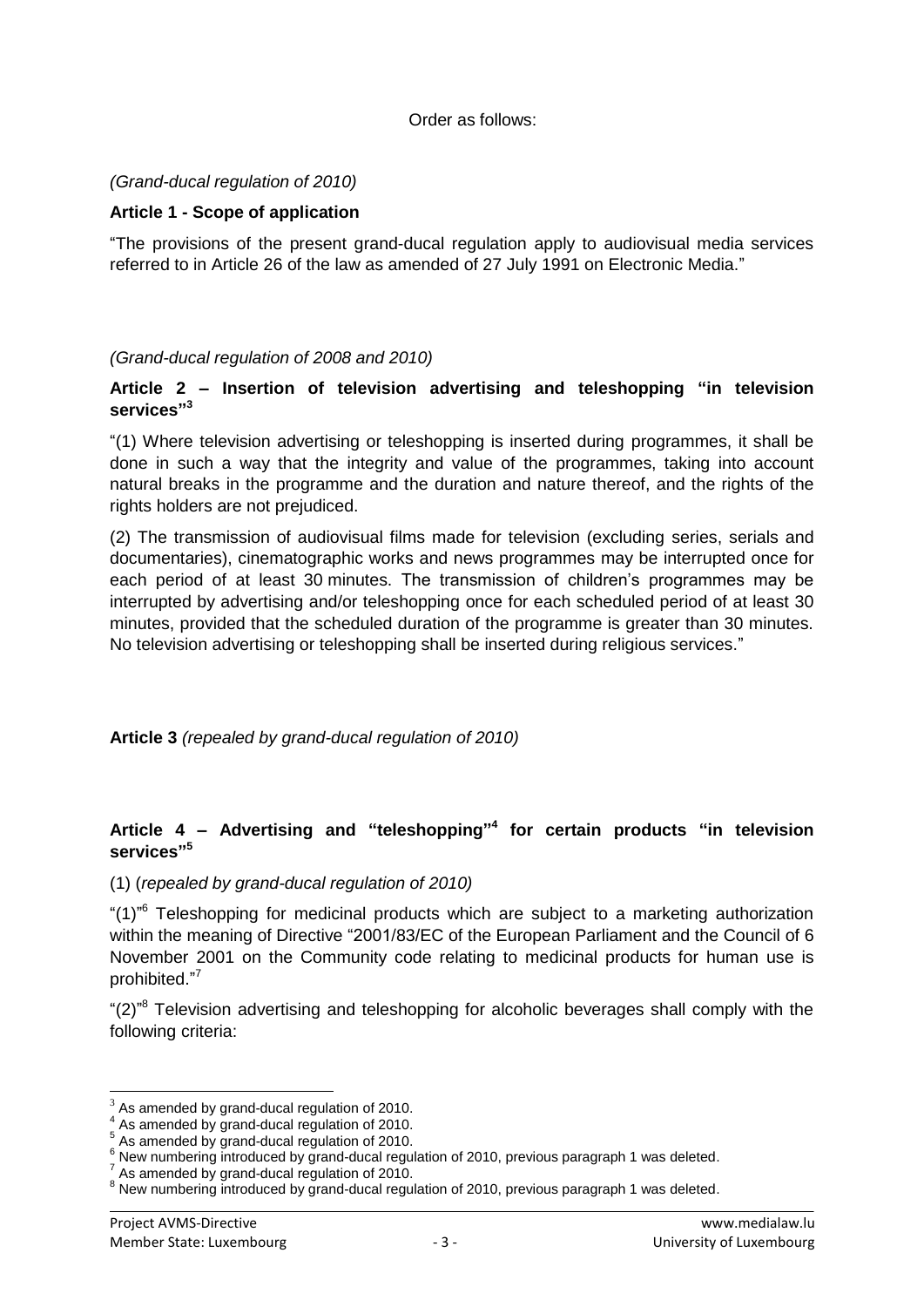(a) it may not be aimed specifically at minors or, in particular, depict minors consuming these beverages;

(b) it shall not link the consumption of alcohol to enhanced physical performance or to driving;

(c) it shall not create the impression that the consumption of alcohol contributes towards social or sexual success;

(d) it shall not claim that alcohol has therapeutic qualities or that it is a stimulant, a sedative or a means of resolving personal conflicts;

(e) it shall not encourage immoderate consumption of alcohol or present abstinence or moderation in a negative light;

(f) it shall not place emphasis on high alcoholic content as being a positive quality of the beverages.

### **Article 5 – "Audiovisual media services or audiovisual programmes which are sponsored"<sup>9</sup>**

(1) Sponsored "audiovisual media services or audiovisual programmes"<sup>10</sup> shall meet the following requirements:

(a) "their content and in the case of television services, their programming"<sup>11</sup> shall in no circumstances be influenced by the sponsor in such a way as to affect the responsibility and editorial independence "of the audiovisual media service provider"<sup>12</sup>:

"(b) they shall not directly encourage the purchase or rental of the goods or services, in particular by making special promotional references to those products or services.

(c) viewers shall be clearly informed of the existence of a sponsorship agreement. Sponsored programmes shall be clearly identified as such by the name, logo and/or any other symbol of the sponsor such as a reference to its product(s) or service(s) or a distinctive sign thereof in an appropriate way at the beginning, during and/or at the end of the programme;"<sup>13</sup>

(2) "Audiovisual media services or audiovisual programmes"<sup>14</sup> shall not be sponsored by undertakings whose principal activity is the manufacture or sale of cigarettes and other tobacco products.

(3) Sponsorship of "audiovisual media services or audiovisual programmes"<sup>15</sup> by undertakings whose activities include the manufacture or sale of medicinal products and medical treatment may promote the name or the image of the undertaking but shall not promote specific medicinal products or medical treatments available only on prescription " $(...)$ "<sup>16</sup>.

(4) News and current affairs programmes shall not be sponsored.

 9 As amended by grand-ducal regulation of 2010.

<sup>&</sup>lt;sup>10</sup> As amended by grand-ducal regulation of 2010.

 $11$  As amended by grand-ducal regulation of 2010.

 $12$  As amended by grand-ducal regulation of 2010.

 $13$  As amended by grand-ducal regulation of 2008.

<sup>&</sup>lt;sup>14</sup> As amended by grand-ducal regulation of 2010.

<sup>&</sup>lt;sup>15</sup> As amended by grand-ducal regulation of 2010.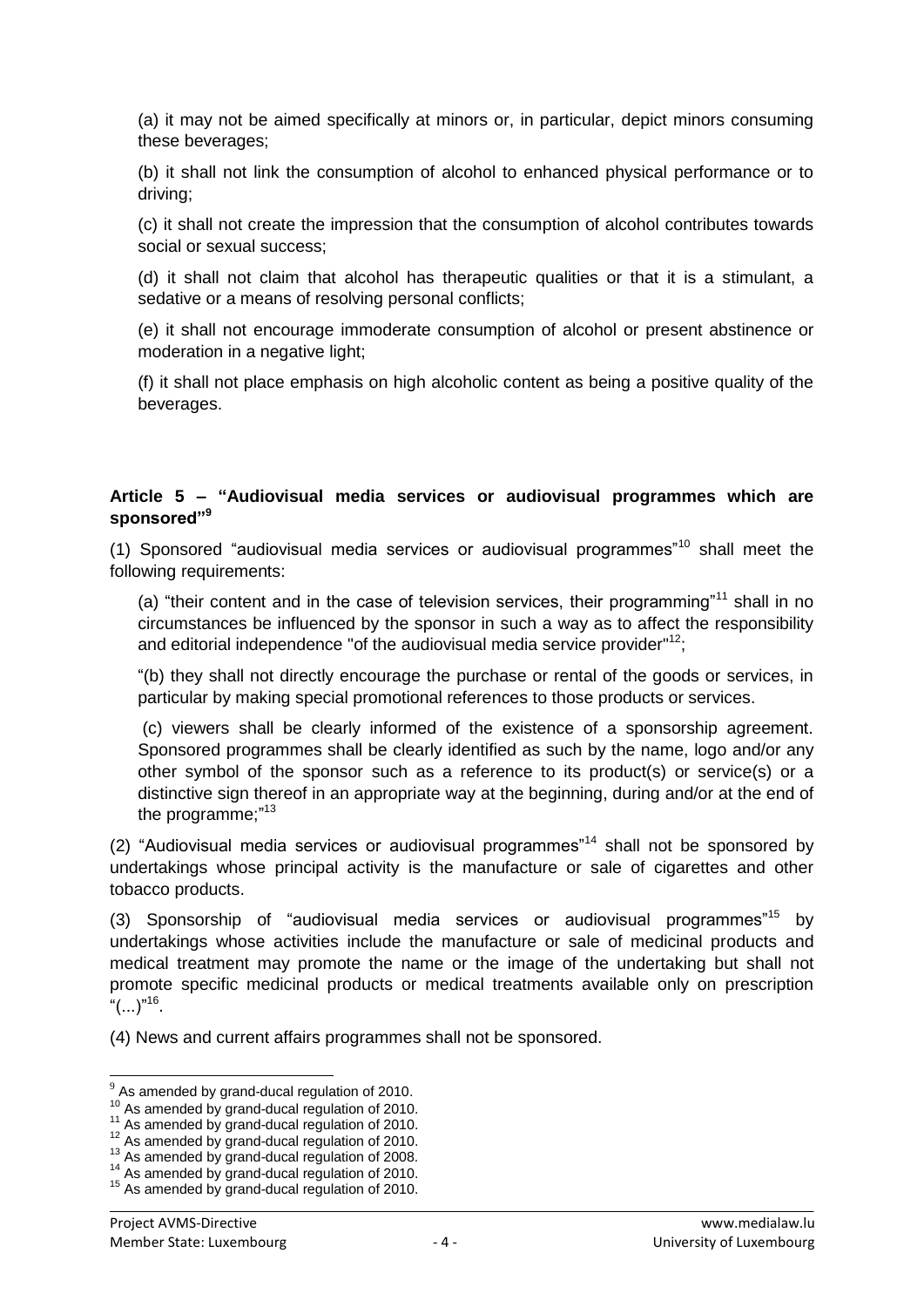*(Grand-ducal regulation of 2010)*

#### **"Article** *5bis* **– Product placement**

(1) By way of derogation from the prohibition provided in Article *26ter* (7) of the law as amended of 27 July 1991 on Electronic Media, product placement is permitted in audiovisual media services:

a) in cinematographic works, films and series made for audiovisual media services, sports programmes and light entertainment programmes; or

b) where there is no payment but only the provision of certain goods or services free of charge, such as production props and prizes, with a view to their inclusion in a programme. The derogation provided for in a) does not apply to children's programmes.

(2) Programmes that contain product placement shall meet at least all of the following requirements:

(a) their content and, in the case of television broadcasting, their scheduling shall in no circumstances be influenced in such a way as to affect the responsibility and editorial independence of the media service provider;

(b) they shall not directly encourage the purchase or rental of goods or services, in particular by making special promotional references to those goods or services;

(c) they shall not give undue prominence to the product in question;

(d) viewers shall be clearly informed of the existence of product placement. Programmes containing product placement shall be appropriately identified at the start and the end of the programme, and when a programme resumes after an advertising break, in order to avoid any confusion on the part of the viewer.

The requirements of point d) may be waived provided if the programme in question has neither been produced nor commissioned by the media service provider itself or a company affiliated to that provider.

In any event programmes shall not contain product placement of:

- tobacco products or cigarettes or product placement from undertakings whose principal activity is the manufacture or sale of cigarettes and other tobacco products;
- specific medicinal products or medical treatments available only on prescription."

#### *(Grand-ducal regulation of 2008)*

#### **"Article 6 – Transmission time devoted to "television"<sup>17</sup> advertising and teleshopping "in television services"<sup>18</sup>**

(1) The proportion of advertising spots and teleshopping spots within a given clock hour shall not exceed 20%.

(2) Paragraph (1) shall not apply to announcements made by the "television service provider"<sup>19</sup> in connection with its own programmes and ancillary products directly derived from those programmes, sponsorship announcements and product placement.

(3) Teleshopping windows shall be clearly identified as teleshopping windows by optical and acoustic means and shall be of a minimum uninterrupted duration of 15 minutes."

<sup>19</sup> As amended by grand-ducal regulation of 2010.

l

 $16$  As deleted by grand-ducal regulation of 2010.

<sup>&</sup>lt;sup>17</sup> As amended by grand-ducal regulation of 2010.

<sup>&</sup>lt;sup>18</sup> As amended by grand-ducal regulation of 2010.